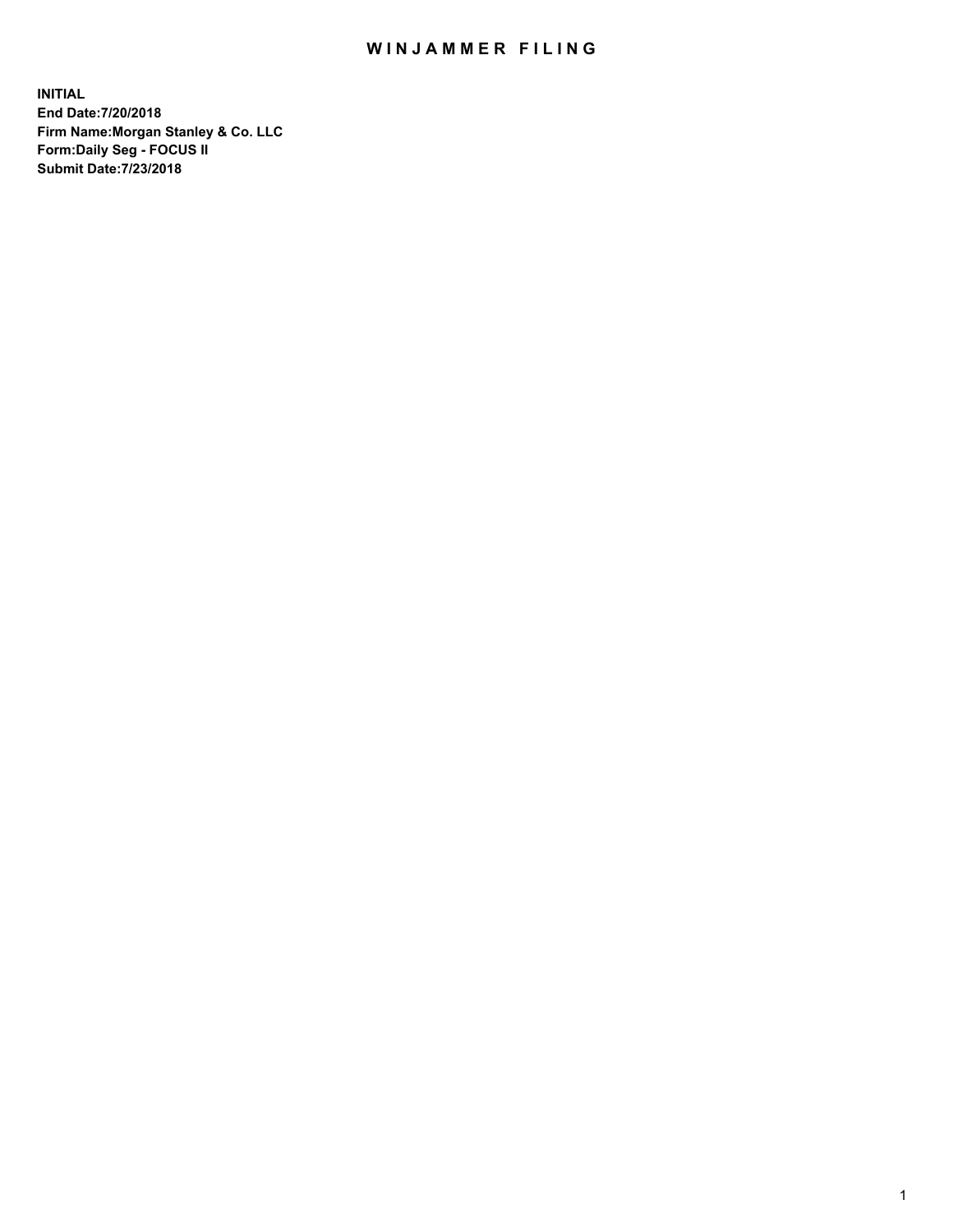**INITIAL End Date:7/20/2018 Firm Name:Morgan Stanley & Co. LLC Form:Daily Seg - FOCUS II Submit Date:7/23/2018 Daily Segregation - Cover Page**

| Name of Company                                                                                                        | Morgan Stanley & Co. LLC     |
|------------------------------------------------------------------------------------------------------------------------|------------------------------|
| <b>Contact Name</b>                                                                                                    | <b>Ikram Shah</b>            |
| <b>Contact Phone Number</b>                                                                                            | 212-276-0963                 |
| <b>Contact Email Address</b>                                                                                           | Ikram.shah@morganstanley.com |
| FCM's Customer Segregated Funds Residual Interest Target (choose one):                                                 |                              |
| a. Minimum dollar amount: ; or                                                                                         | 280,000,000                  |
| b. Minimum percentage of customer segregated funds required:% ; or                                                     | <u>0</u>                     |
| c. Dollar amount range between: and; or<br>d. Percentage range of customer segregated funds required between: % and %. | <u>0 0</u><br>0 Q            |
| FCM's Customer Secured Amount Funds Residual Interest Target (choose one):                                             |                              |
| a. Minimum dollar amount: ; or                                                                                         | 140,000,000                  |
| b. Minimum percentage of customer secured funds required:%; or                                                         | <u>0</u>                     |
| c. Dollar amount range between: and; or                                                                                | 0 <sub>0</sub>               |
| d. Percentage range of customer secured funds required between:% and%.                                                 | 0 <sub>0</sub>               |
| FCM's Cleared Swaps Customer Collateral Residual Interest Target (choose one):                                         |                              |
| a. Minimum dollar amount: ; or                                                                                         | 92,000,000                   |
| b. Minimum percentage of cleared swaps customer collateral required:% ; or                                             | <u>0</u>                     |
| c. Dollar amount range between: and; or                                                                                | 0 Q                          |
| d. Percentage range of cleared swaps customer collateral required between:% and%.                                      | 00                           |

Attach supporting documents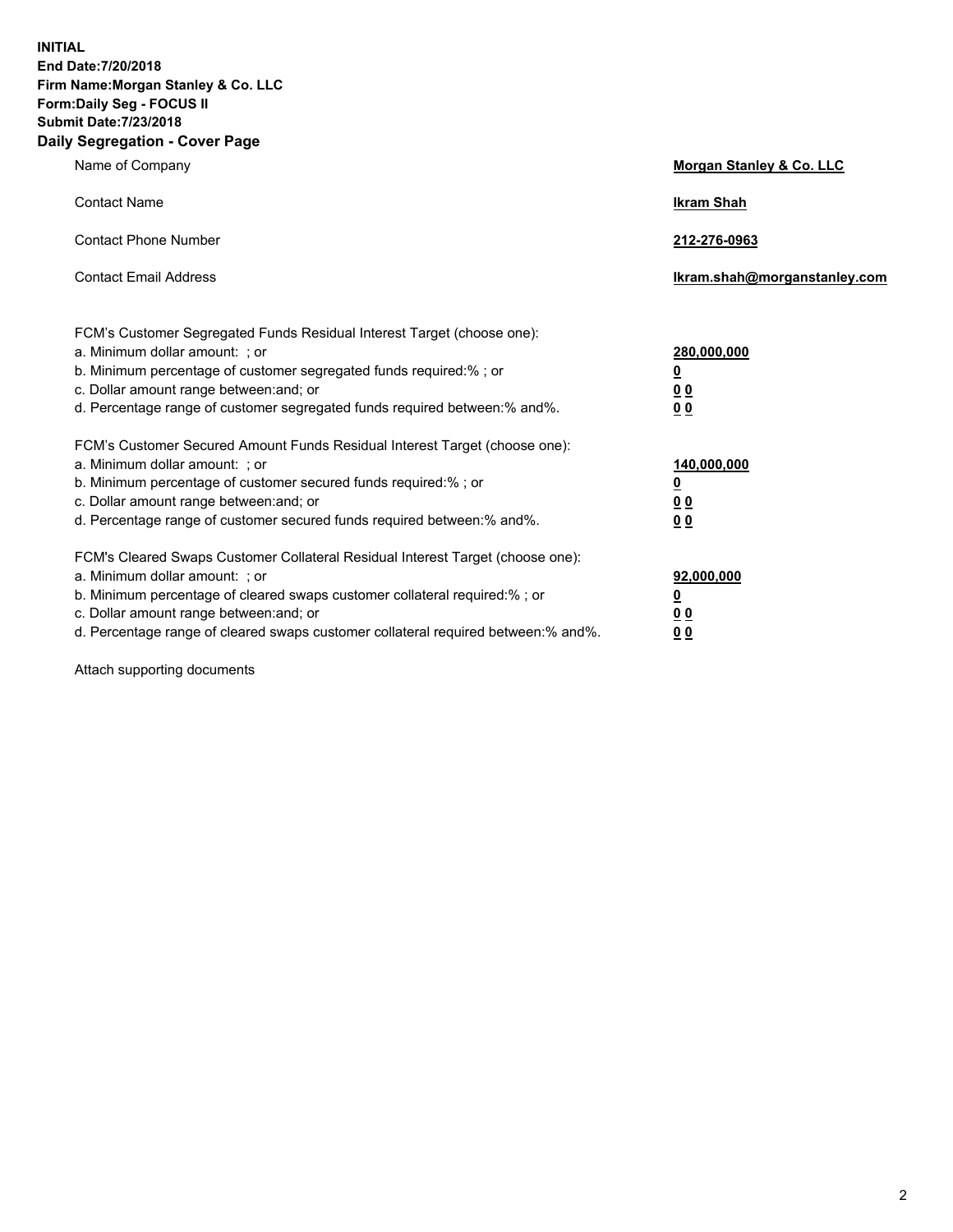## **INITIAL End Date:7/20/2018 Firm Name:Morgan Stanley & Co. LLC Form:Daily Seg - FOCUS II Submit Date:7/23/2018 Daily Segregation - Secured Amounts** Foreign Futures and Foreign Options Secured Amounts Amount required to be set aside pursuant to law, rule or regulation of a foreign government or a rule of a self-regulatory organization authorized thereunder **0** [7305] 1. Net ledger balance - Foreign Futures and Foreign Option Trading - All Customers A. Cash **3,369,312,033** [7315] B. Securities (at market) **2,165,494,435** [7317] 2. Net unrealized profit (loss) in open futures contracts traded on a foreign board of trade **-487,189,701** [7325] 3. Exchange traded options a. Market value of open option contracts purchased on a foreign board of trade **33,335,292** [7335] b. Market value of open contracts granted (sold) on a foreign board of trade **-28,142,929** [7337] 4. Net equity (deficit) (add lines 1. 2. and 3.) **5,052,809,130** [7345] 5. Account liquidating to a deficit and account with a debit balances - gross amount **251,413,358** [7351] Less: amount offset by customer owned securities **-249,827,631** [7352] **1,585,727** [7354] 6. Amount required to be set aside as the secured amount - Net Liquidating Equity Method (add lines 4 and 5) **5,054,394,857** [7355] 7. Greater of amount required to be set aside pursuant to foreign jurisdiction (above) or line 6. **5,054,394,857** [7360] FUNDS DEPOSITED IN SEPARATE REGULATION 30.7 ACCOUNTS 1. Cash in banks A. Banks located in the United States **602,883,846** [7500] B. Other banks qualified under Regulation 30.7 **545,657,420** [7520] **1,148,541,266** [7530] 2. Securities A. In safekeeping with banks located in the United States **123,083,826** [7540] B. In safekeeping with other banks qualified under Regulation 30.7 **0** [7560] **123,083,826** [7570] 3. Equities with registered futures commission merchants A. Cash **6,324,936** [7580] B. Securities **0** [7590] C. Unrealized gain (loss) on open futures contracts **75,998** [7600] D. Value of long option contracts **0** [7610] E. Value of short option contracts **0** [7615] **6,400,934** [7620] 4. Amounts held by clearing organizations of foreign boards of trade A. Cash **0** [7640] B. Securities **0** [7650] C. Amount due to (from) clearing organization - daily variation **0** [7660] D. Value of long option contracts **0** [7670] E. Value of short option contracts **0** [7675] **0** [7680] 5. Amounts held by members of foreign boards of trade A. Cash **2,407,257,791** [7700] B. Securities **2,042,410,609** [7710] C. Unrealized gain (loss) on open futures contracts **-487,265,699** [7720] D. Value of long option contracts **33,335,292** [7730] E. Value of short option contracts **-28,142,929** [7735] **3,967,595,064** [7740] 6. Amounts with other depositories designated by a foreign board of trade **0** [7760] 7. Segregated funds on hand **0** [7765]

- 8. Total funds in separate section 30.7 accounts **5,245,621,090** [7770]
- 9. Excess (deficiency) Set Aside for Secured Amount (subtract line 7 Secured Statement Page 1 from Line 8)
- 10. Management Target Amount for Excess funds in separate section 30.7 accounts **140,000,000** [7780]
- 11. Excess (deficiency) funds in separate 30.7 accounts over (under) Management Target **51,226,233** [7785]

3

**191,226,233** [7380]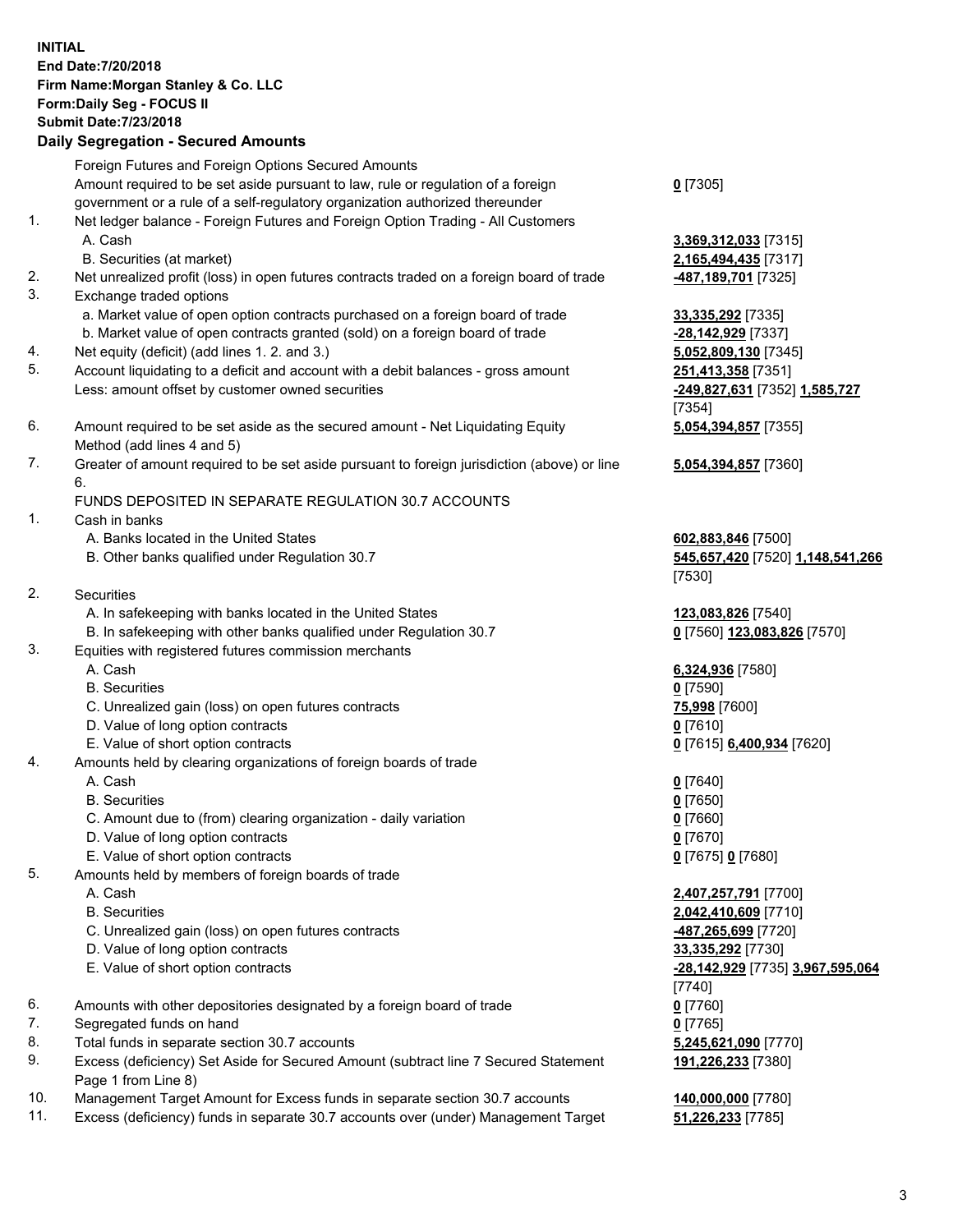**INITIAL End Date:7/20/2018 Firm Name:Morgan Stanley & Co. LLC Form:Daily Seg - FOCUS II Submit Date:7/23/2018 Daily Segregation - Segregation Statement** SEGREGATION REQUIREMENTS(Section 4d(2) of the CEAct) 1. Net ledger balance A. Cash **11,425,545,298** [7010] B. Securities (at market) **5,699,929,488** [7020] 2. Net unrealized profit (loss) in open futures contracts traded on a contract market **-254,312,775** [7030] 3. Exchange traded options A. Add market value of open option contracts purchased on a contract market **406,942,575** [7032] B. Deduct market value of open option contracts granted (sold) on a contract market **-526,369,675** [7033] 4. Net equity (deficit) (add lines 1, 2 and 3) **16,751,734,911** [7040] 5. Accounts liquidating to a deficit and accounts with debit balances - gross amount **478,855,054** [7045] Less: amount offset by customer securities **-478,131,200** [7047] **723,854** [7050] 6. Amount required to be segregated (add lines 4 and 5) **16,752,458,765** [7060] FUNDS IN SEGREGATED ACCOUNTS 7. Deposited in segregated funds bank accounts A. Cash **4,978,737,842** [7070] B. Securities representing investments of customers' funds (at market) **0** [7080] C. Securities held for particular customers or option customers in lieu of cash (at market) **576,403,899** [7090] 8. Margins on deposit with derivatives clearing organizations of contract markets A. Cash **6,569,947,401** [7100] B. Securities representing investments of customers' funds (at market) **0** [7110] C. Securities held for particular customers or option customers in lieu of cash (at market) **5,123,525,589** [7120] 9. Net settlement from (to) derivatives clearing organizations of contract markets **-57,003,435** [7130] 10. Exchange traded options A. Value of open long option contracts **406,942,575** [7132] B. Value of open short option contracts **-526,369,675** [7133] 11. Net equities with other FCMs A. Net liquidating equity **10,498,145** [7140] B. Securities representing investments of customers' funds (at market) **0** [7160] C. Securities held for particular customers or option customers in lieu of cash (at market) **0** [7170] 12. Segregated funds on hand **0** [7150] 13. Total amount in segregation (add lines 7 through 12) **17,082,682,341** [7180] 14. Excess (deficiency) funds in segregation (subtract line 6 from line 13) **330,223,576** [7190] 15. Management Target Amount for Excess funds in segregation **280,000,000** [7194] 16. Excess (deficiency) funds in segregation over (under) Management Target Amount **50,223,576** [7198]

Excess